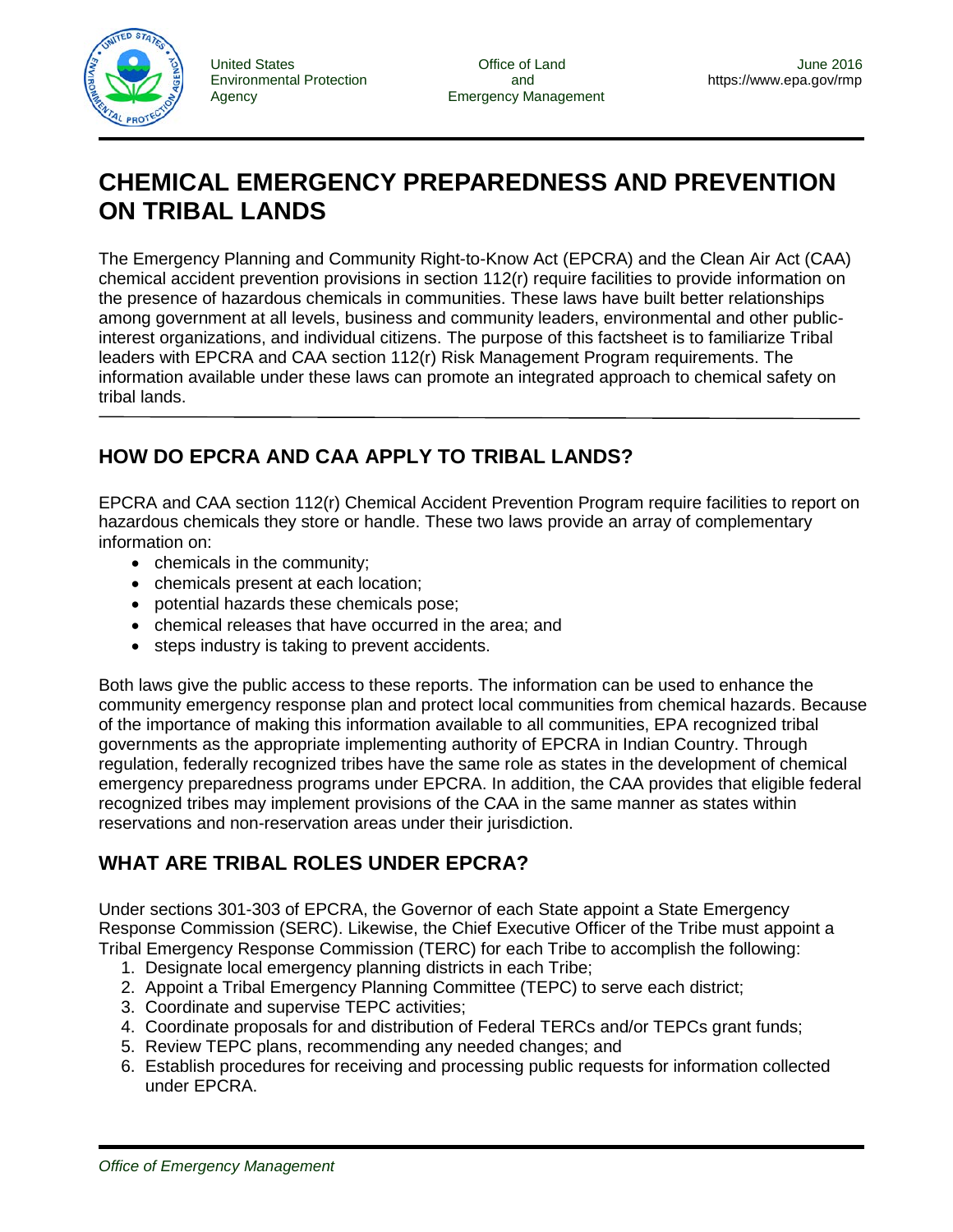#### *Forming a TERC*

Through TERCs, Tribes can ensure the development of an emergency planning and implementation structure relevant to community needs. Additionally, TERCs can provide training and technical assistance to communities so that Tribal members know what to do in the event of a chemical accident.

There are several options available in the implementation of EPCRA programs. A Tribe may choose to enter into cooperative agreements with another tribe, a consortium of Tribes, or the state within which its lands are located to develop an EPCRA program that meets specific tribal needs. Some examples of EPCRA Implementation include:

- 1. A tribe may directly implement the program within Indian Country.
- 2. Through a cooperative agreement with the SERC, a tribe may choose to implement some, but not all of the law's requirements while the state implements the remainder of the EPCRA program.
- 3. A tribe authorizes the SERC to perform the functions of the TERC within Indian Country and the tribe establishes a TEPC or joins an off-reservation LEPC that works directly with the SERC through a cooperative agreement.

The Chief Executive Officer of the Tribe operates as the TERC if a TERC is not established or a cooperative agreement has not been developed.

#### *TEPC Responsibilities*

TEPC responsibilities will determine how extensive a chemical safety program should be. Tribes often find that the TERC itself can accomplish the work of the TEPC. However, if a TEPC is formed, its membership must include, at a minimum, elected state and local officials, law enforcement, fire fighters, civil defense, public health, transportation; environmental professionals; industry representatives of facilities subject to the emergency planning requirements of EPCRA; community groups; and the media.

Among other things, TEPCs develop a contingency plan to prepare for and respond to emergencies involving hazardous substances in their communities. The plans should include:

- Identity and location of hazardous materials;
- Procedures for an immediate response to chemical accidents;
- Public notification of evacuation or shelter-in-place procedures;
- Industry contact names; and
- Timetables for testing and updating the plan.

Chemical facilities are required to notify TEPCs of emergency releases and to submit annual information on their hazardous chemical inventory (see the "What Information is Needed?" section of this fact sheet). This information can help the TEPC keep its plan and response procedures up to date.

### **WHAT ARE TRIBAL ROLES UNDER THE CAA SECTION 112(r) CHEMICAL ACCIDENT PREVENTION PROGRAM?**

Under CAA section 112(r), all chemical facilities with processes exceeding a threshold quantity for 77 acutely toxic substances (such as chlorine and ammonia), and 63 highly volatile flammable substances (when not used as a fuel), must adopt a Risk Management Program. An example of such a facility subject to the Chemical Accident Prevention Program requirements would be a drinking water facility holding more than 2,500 pounds of chlorine in a process. All facilities subject to such requirements must submit a summary of the program, known as a risk management plan (RMP) to EPA. The RMP includes information about: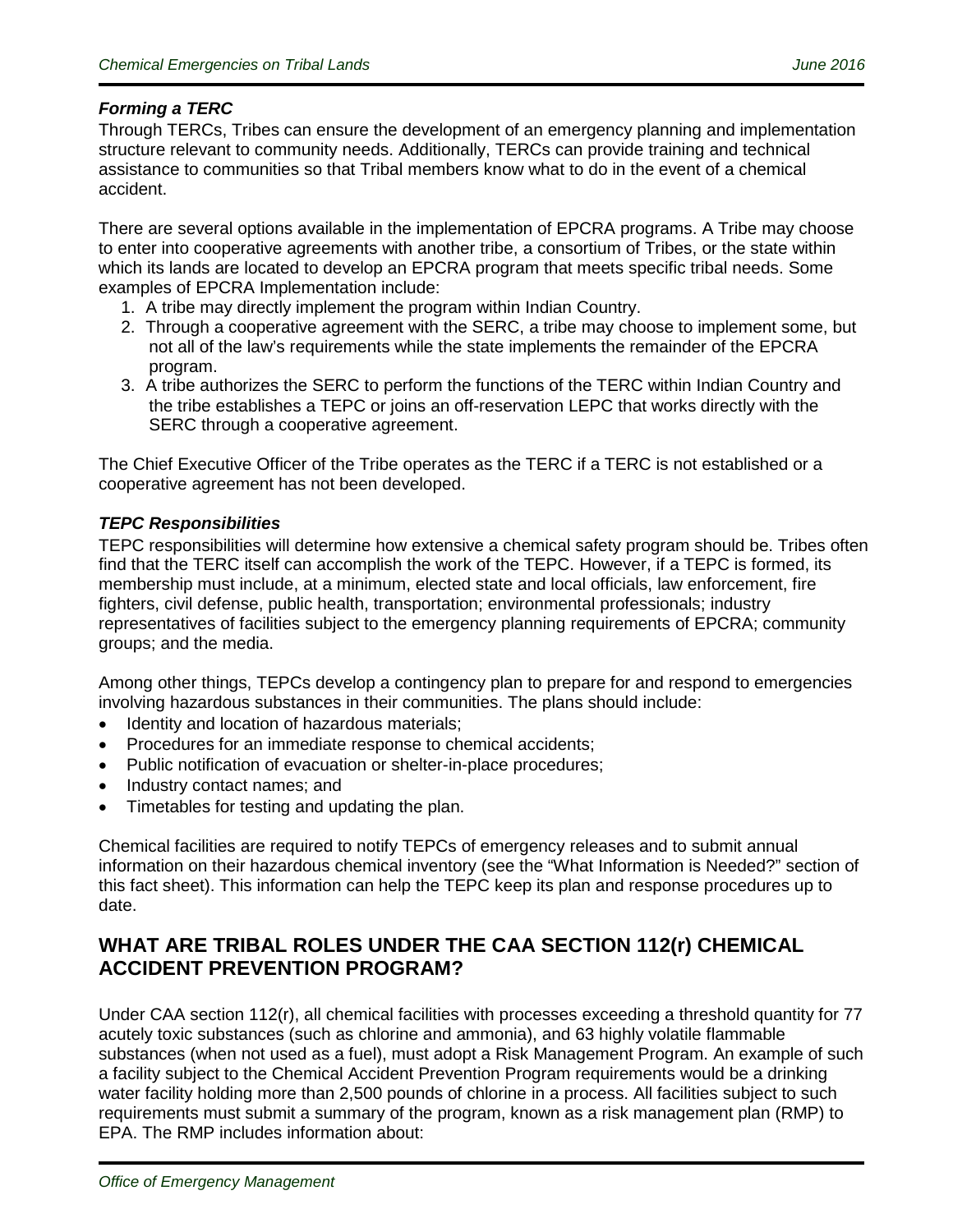- The location of the facility and contact information for key personnel;
- Regulated substances present at the facility:
- The facility's hazard assessment, including worst-case release and alternative release scenarios and the facility's history of chemical accidents over the past five years;
- Facility accident prevention activities, such as use of special safety equipment, employee training programs, and process hazard analyses conducted by the facility; and
- The facility's emergency response program.

There are special procedures for the public to access RMPs. These procedures are described in the fact sheet *Chemical Safety Information, Site Security and Fuels Regulatory Relief Act: Public Distribution of Offsite Consequence Analysis Information* at: [https://www.epa.gov/rmp/chemical](https://www.epa.gov/rmp/chemical-safety-information-site-security-and-fuels-regulatory-relief-act-public-distribution)[safety-information-site-security-and-fuels-regulatory-relief-act-public-distribution.](https://www.epa.gov/rmp/chemical-safety-information-site-security-and-fuels-regulatory-relief-act-public-distribution)

Tribes that EPA finds eligible for treatment in the same manner as a state under the Clean Air Act Tribal Air Rule (40 CFR part 49) can apply for authorization to administer the Chemical Accident Prevention Program. If the tribe passes its own chemical safety legislation, it should ensure that its program is at least as stringent as the federal law in order to strengthen enforcement capabilities. For more information on how to receive delegation for your tribe, see *Risk Management Programs Under CAA Section 112(r) – Guidance for Implementing Agencies*: [https://www.epa.gov/rmp/risk](https://www.epa.gov/rmp/risk-management-programs-under-clean-air-act-section-112r-guidance-implementing-agencies)[management-programs-under-clean-air-act-section-112r-guidance-implementing-agencies.](https://www.epa.gov/rmp/risk-management-programs-under-clean-air-act-section-112r-guidance-implementing-agencies)

# **WHAT INFORMATION IS NEEDED?**

Regulatory requirements, by themselves, do not guarantee safety from chemical accidents. Both EPCRA and the Chemical Accident Prevention Program encourage communication between facilities and the surrounding communities about chemical safety and chemical risk. In this way, accident prevention is focused at the local level where the risk is found. For example, talking with industry about both the quantities of a chemical and a facility's prevention program allows local emergency officials and the tribe to gain a clearer picture of the chemical risks within Indian Country.

Under EPCRA, TEPCs receive information from covered facilities on the chemicals they have, the quantities of chemicals stored, the hazards associated with those chemicals, and information on storage locations and conditions. Specifically, TEPCs receive the following under EPCRA:

- Notification from facilities that have extremely hazardous substances (EHSs) in excess of a certain threshold (EPCRA sections 302 and 303).
- Notification from facilities if there is an accidental release of an EHS or any hazardous substance regulated under the Comprehensive Environmental Response, Compensation, and Liability Act (CERCLA). This information is reported to the TERC and TEPC community emergency coordinator (EPCRA section 304).
- Safety Data Sheets (SDSs) or lists of hazardous chemicals and Hazardous Chemical Inventory Form (Tier II). SDSs contain chemical-specific information such as the type of chemical, toxicity, hazard category, and emergency response procedures. Tier II form contains the amount of hazardous chemicals stored on site, potential hazards as well as the location of hazardous chemicals. This information is directly reported to the TERC, TEPC and the appropriate fire department (EPCRA sections 311 and 312).
- Information on planned releases of toxic chemicals from regulated facilities through Toxics Release Inventory (TRI) database (EPCRA section 313).

In addition to the RMP database information, TERCs and TEPCs can access offsite consequence analysis (OCA) information about facilities that have submitted an RMP. A TERC or TEPC member can receive the information directly from EPA for official use (e.g., to incorporate the information into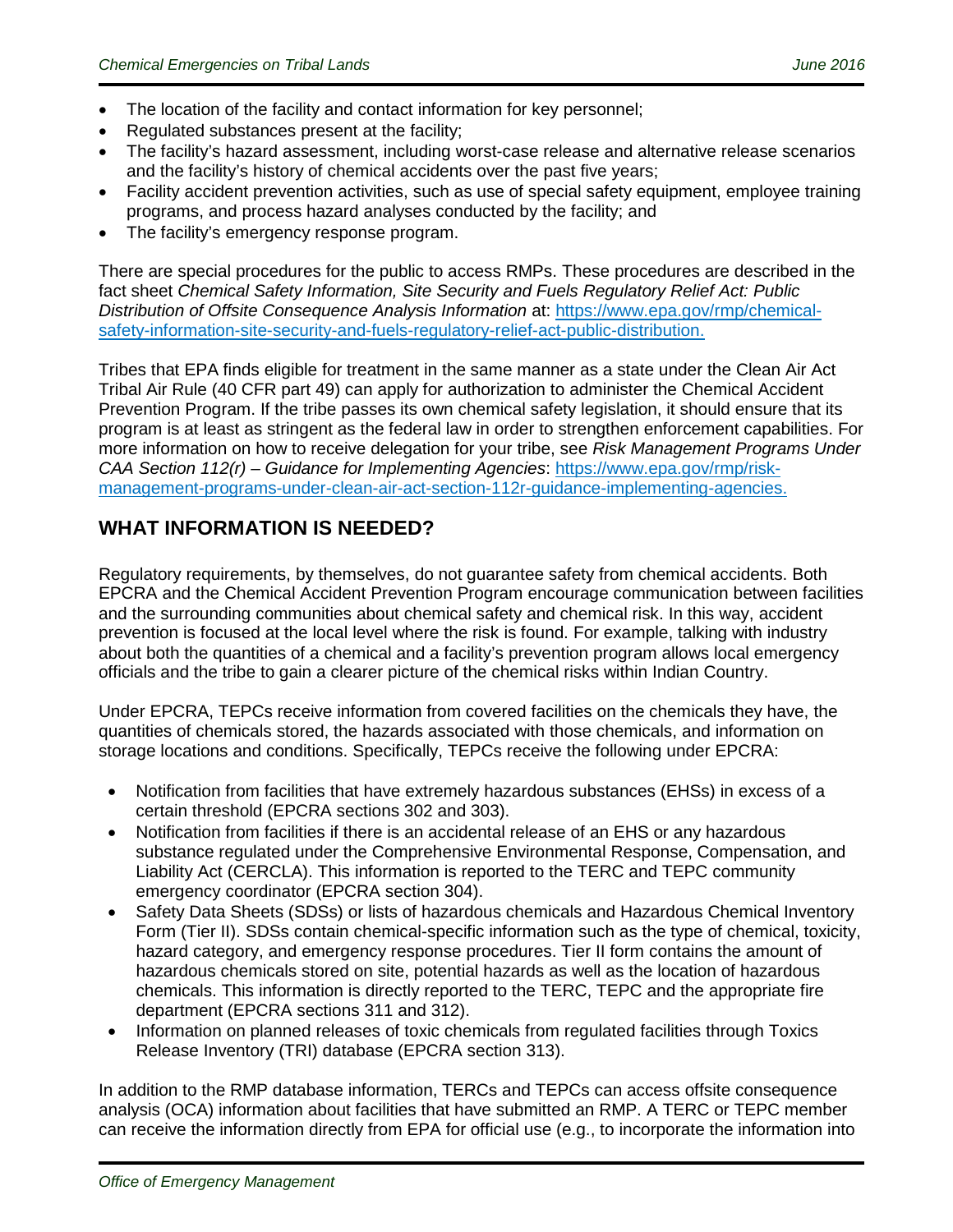their emergency preparedness plans). For more information on how to access the OCA information, please see: [https://www.epa.gov/rmp/federal-reading-rooms-risk-management-plans-rmp.](https://www.epa.gov/rmp/federal-reading-rooms-risk-management-plans-rmp)

# **HOW CAN TRIBES USE THIS INFORMATION?**

Combining the EPCRA and Chemical Accident Prevention Program information allows tribes to gain a better understanding of the chemical risks within Indian Country. For example, what precautions are in place to avoid a chemical release? Is a facility near a medical clinic or a highly traveled area? What procedures have been developed to notify and assist the people affected by an accidental release? Has the fire department coordinated with the facility to determine the best response procedures? If the tribe does not have a fire department, are mutual aid agreements in place with non-tribal departments? Using the chemical information available to you opens a new avenue of communication between you and the chemical facilities within Indian Country.

These programs also offer tribes an opportunity to partner with other tribes, states, and/or towns that border Indian Country. In reviewing your emergency response plan, do you see some areas that need to be updated or otherwise improved? Are there chemical risks in a locality bordering your community that need to be addressed? Some tribes have developed memorandums of agreement (MOAs) and/or mutual aid agreements with their neighbors in order to meet these needs, thereby creating better prevention and response plans.

# **WHAT ELSE SHOULD TRIBES CONSIDER?**

#### *Chemical Releases Due to Criminal Actions*

TERCs and TEPCs should also address the possibility of deliberate chemical releases in their emergency response plans. For example, accidental releases often occur when illegal drug makers steal anhydrous ammonia to produce methamphetamines. Another possible scenario would be a terrorist incident. TERCs and TEPCs should use already established mechanisms, when applicable, to address these issues rather than creating new organizations. Several sections of a tribe's response plan, including emergency contact information, response functions, and hazards analysis, should be evaluated to consider the effect of a deliberate release. The EPA Chemical Safety Alerts *Anhydrous Ammonia Thefts* and *LEPCs and Counter-Terrorism* provide more information on this topic. [https://www.epa.gov/rmp/chemical-accident-prevention-publications#alerts](https://www.epa.gov/rmp/chemical-accident-prevention-publications%23alerts)

#### *EPCRA Section 326 Considerations*

EPCRA section 326 allows citizens to initiate civil actions against EPA, TERCs, and the owner or operator of a facility for failure to meet the EPCRA requirements. The EPA rulemaking designating federally recognized Indian tribes as the EPCRA implementing authority does not preclude the use of sovereign immunity defense on legal actions against Indian tribes or tribal officials.

# **WHAT RESOURCES ARE AVAILABLE?**

#### *Chemical Data Sources*

There are several Websites that can provide information to help TERCs implement EPCRA and the CAA Chemical Accident Prevention Program:

- EPCRA/CERCLA/CAA Section 112(r) Consolidated List of Lists: [https://www.epa.gov/epcra/epcracerclacaa-ss112r-consolidated-list-lists-march-2015-version.](https://www.epa.gov/epcra/epcracerclacaa-ss112r-consolidated-list-lists-march-2015-version)
- Information on accidental releases reported under is available through the National Response Center: [http://www.nrc.uscg.mil/.](http://www.nrc.uscg.mil/)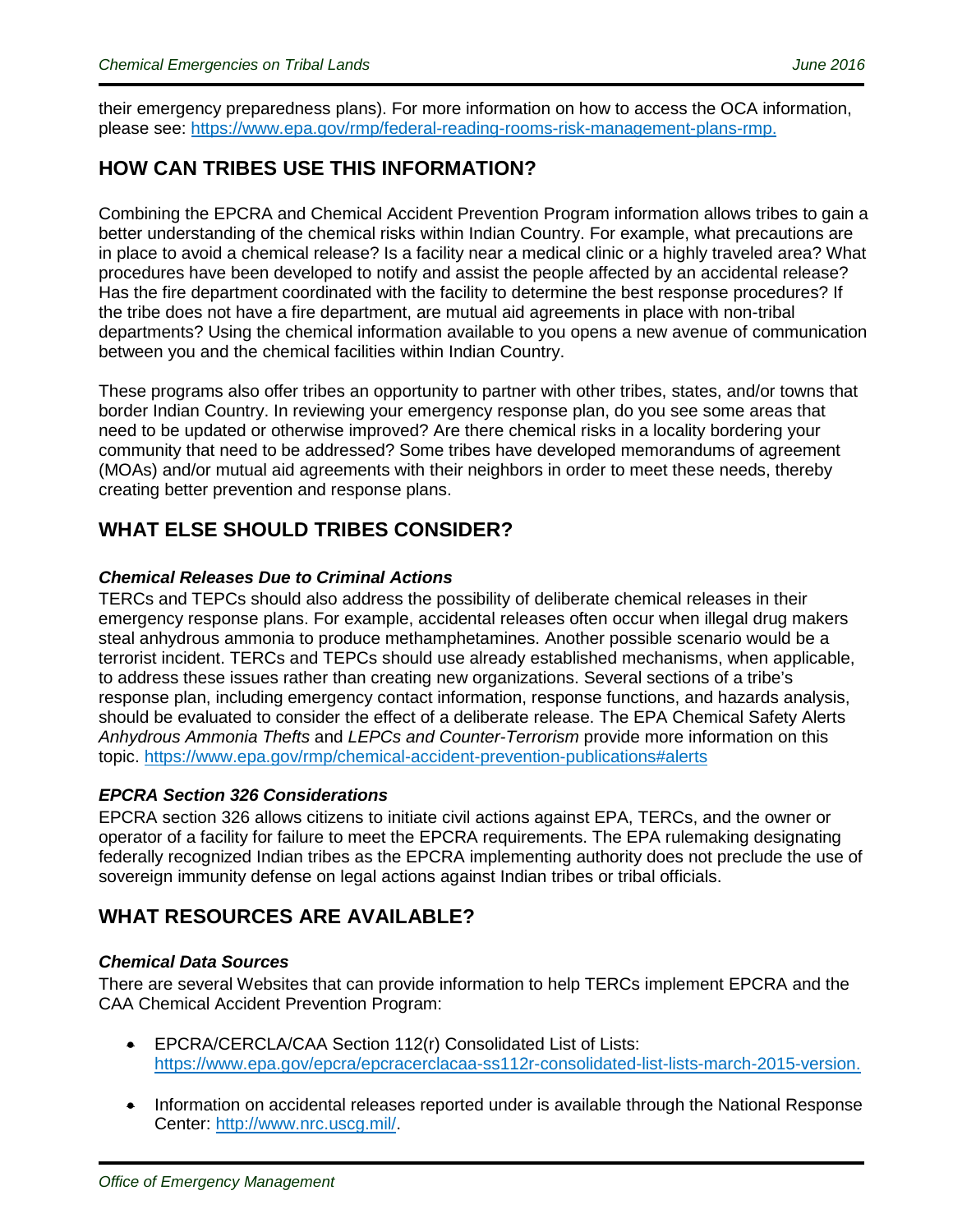- TRI data can be accessed through Envirofacts: [https://www3.epa.gov/enviro/.](https://www3.epa.gov/enviro/) Envirofacts also provides data on facilities that have:
	- o Permits to release substances to water, in the Permit Compliance System database;
	- o Permits to release hazardous pollutants to air, in the air release database;
	- o Permits to store and treat hazardous wastes, in the RCRA database.

#### *Guidance*

To help officials as they develop their emergency plans, the National Response Team (NRT) has published the *Hazardous Materials Emergency Planning Guide* (NRT-1), which is available at [https://www.nrt.org/.](https://www.nrt.org/) In addition, the Federal Emergency Management Agency (FEMA) has published the *State and Local Guide (SLG) 101: Guide for All-Hazard Emergency Operations Planning*, which tells emergency planners how to identify hazards in the planning district, determine vulnerable zones for each hazard, assess risk, and then set priorities among hazards and begin to develop an emergency plan. This publication is available at:<http://www.fema.gov/pdf/plan/slg101.pdf> or by calling FEMA's Printing and Publications Branch at 1-800-480-2520.

EPA has also published documents to help industry comply with the reporting provisions of EPCRA and to help Tribal and local officials manage and analyze the information submitted. One of these documents is a fact sheet entitled *The Emergency Planning and Community Right-to-Know Act*  available at: https://www.epa.gov/epcra/epcra-fact-sheet.

In addition, EPA has also published a factsheet for States, Tribal and Local Agencies which is entitled How to Prepare Your Community for a Chemical Emergency, available at: [https://www.epa.gov/epcra/how-better-prepare-your-community-chemical-emergency-guide-state](https://www.epa.gov/epcra/how-better-prepare-your-community-chemical-emergency-guide-state-tribal-and-local-agencies)[tribal-and-local-agencies.](https://www.epa.gov/epcra/how-better-prepare-your-community-chemical-emergency-guide-state-tribal-and-local-agencies)

We also developed an online training on EPCRA for States, Tribes, LEPCs and Local Planners and Responders which can be accessed through our website at: [https://www.epa.gov/epcra/epcra](https://www.epa.gov/epcra/epcra-training-states-tribes-lepcs-local-planners-and-responders-non-section-313)[training-states-tribes-lepcs-local-planners-and-responders-non-section-313.](https://www.epa.gov/epcra/epcra-training-states-tribes-lepcs-local-planners-and-responders-non-section-313)

EPA and FEMA staff also help TERCs administer EPCRA and understand RMP by sponsoring workshops, speaking at TERC and LEPC meetings, providing guidance for developing and testing local emergency plans, and managing, understanding, and communicating the information submitted under EPCRA.

OEM has published guidance documents that may assist TERCs and LEPCs with the Chemical Accident Prevention Program requirements. Examples include:

- *Risk Management Programs Under CAA Section 112(r) Guidance for Implementing Agencies* at: [https://www.epa.gov/rmp/risk-management-programs-under-clean-air-act-section-112r-guidance](https://www.epa.gov/rmp/risk-management-programs-under-clean-air-act-section-112r-guidance-implementing-agencies)[implementing-agencies](https://www.epa.gov/rmp/risk-management-programs-under-clean-air-act-section-112r-guidance-implementing-agencies)
- *Guidance for Auditing Risk Management Plans/Programs under Clean Air Act Section 112(r)*  at: [https://www.epa.gov/rmp/guidance-auditing-risk-management-plansprograms-under-clean-air](https://www.epa.gov/rmp/guidance-auditing-risk-management-plansprograms-under-clean-air-act-section-112r)[act-section-112r](https://www.epa.gov/rmp/guidance-auditing-risk-management-plansprograms-under-clean-air-act-section-112r)

OEM has also published a *Chemical Safety Network series*, which shares successful practices in RMP implementation, risk communication, and use of the data. These documents are available electronically on the RMP website: [https://www.epa.gov/rmp.](https://www.epa.gov/rmp)

#### *Software*

*Computer Aided Management of Emergency Operations (CAMEO)* is a software program that can assist TERCs and TEPCs in using and managing information collected under EPCRA. It also assists in conducting a community hazards analysis. It includes response information for over 3,000